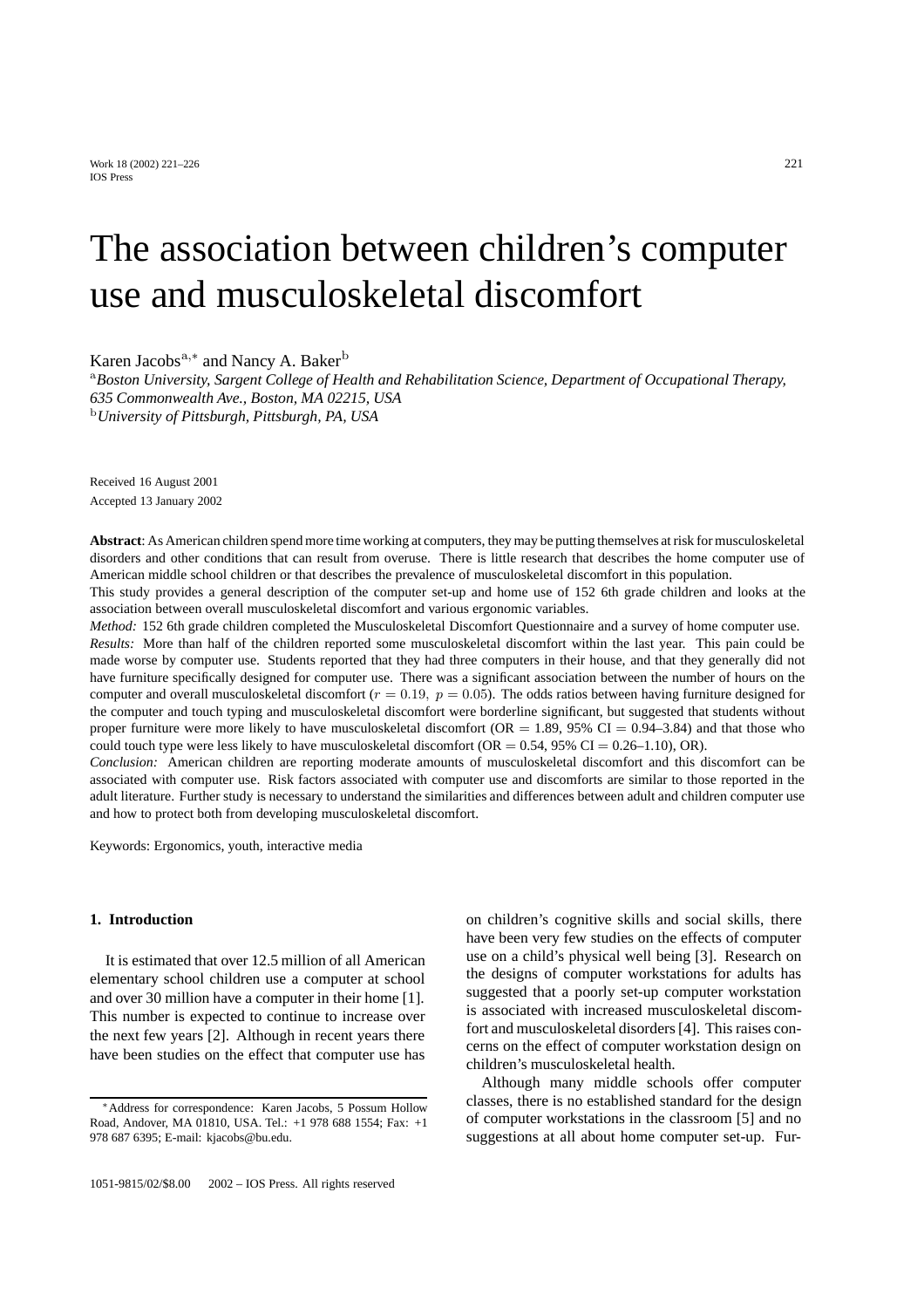thermore, while much emphasis has been placed upon the ergonomic fit between adult workers and their computer workstations, few researchers have focused on children's positioning at computers. Although the risks associated with prolonged adult computer use and improper positioning at computer workstations are frequently cited in professional literature [6–8]; it is unclear whether children face similar hazards. Some researchers [2] have suggested that children are at an even greater risk than adults because computers and peripherals are designed for adults' larger proportions.

Much of the present research on computer use and children have evaluated whether the school furniture is the correct size for children and whether this leads to poor posture in children [5,9,10]. Less research has been conducted to discover if this poor posture has lead to musculoskeletal discomfort. Aagraard-Hansen and Storr-Paulsen [11] reported that there was no difference in pain reports for children who had ergonomically designed desks and chairs, even though the children reported that they preferred the ergonomic designed furniture to the typical furniture. Harris and Straker [12] reported that 60% of their sample of 314 students, aged 10 to 17 years, reported increased discomfort when they used their laptop computer. Most of the discomfort was reported in the neck, upper back, wrist, and knees. Thus, there is minimal research, which examines the association between computer use and musculoskeletal discomfort in children [13]. Because of the prevalence of computer use and the potential hazards associated its use, it is important to begin to determine the incidence and prevalence of computer-related musculoskeletal discomfort in school aged children and to describe their use of computers at home.

This article presents preliminary descriptive information on a 6th grade cohort currently being studied prospectively through the 6th, 7th and 8th grades. The purpose of the overall research program is as follows:

- **–** To describe the incidence of musculoskeletal discomfort reported by middle school children;
- **–** To document how and where middle school children use the computer at home;
- **–** To examine the association between different ergonomic, work practice, and demographic variable and musculoskeletal discomfort; and
- **–** To describe the results of an intervention aimed at increasing the children's knowledge and implementation of ergonomic principles related to computer use.

This article will provide information on the first three purposes from the pre-intervention cohort of 6th graders.

## **2. Method**

#### *2.1. Participants*

Participants were recruited in fall 1999, from a population of 6th grade students in a public middle school in Massachusetts in the United States. The sample was homogenous for age and socioeconomic background. One hundred and fifty-two 6th grade students agreed to participate in this three-year study.

### *2.2. Instruments*

Two instruments have been used in this study to collect health and comfort data on the incidence and prevalence of computer-related musculoskeletal discomfort.

#### *2.2.1. Demographic survey*

Students completed a short answer questionnaire on computer use (type of activity, time at home) and computer set-up. There were also questions that examined sports and playing a musical instrument.

# *2.2.2. Musculoskeletal Disorder Questionnaire* (*MDQ*)

Students completed 33 questions,along with schematic drawings of the neck, back, shoulders, elbows, and wrists/hands that describe potential areas of musculoskeletal pain and discomfort. Musculoskeletal discomfort was operationalized as a participant's selfreports of pain, numbness, or discomfort in five body parts (neck, back, shoulder, elbow, and wrist/hand), experienced within the last year, but not due to trauma. The reports were further modified by the intensity of the discomfort, and whether the participants viewed computer use as making the discomfort worse. The MDQ is a combination of the Scandinavian Musculoskeletal Questionnaire [14] and the musculoskeletal questionnaire used by Bernard et al. [15,16].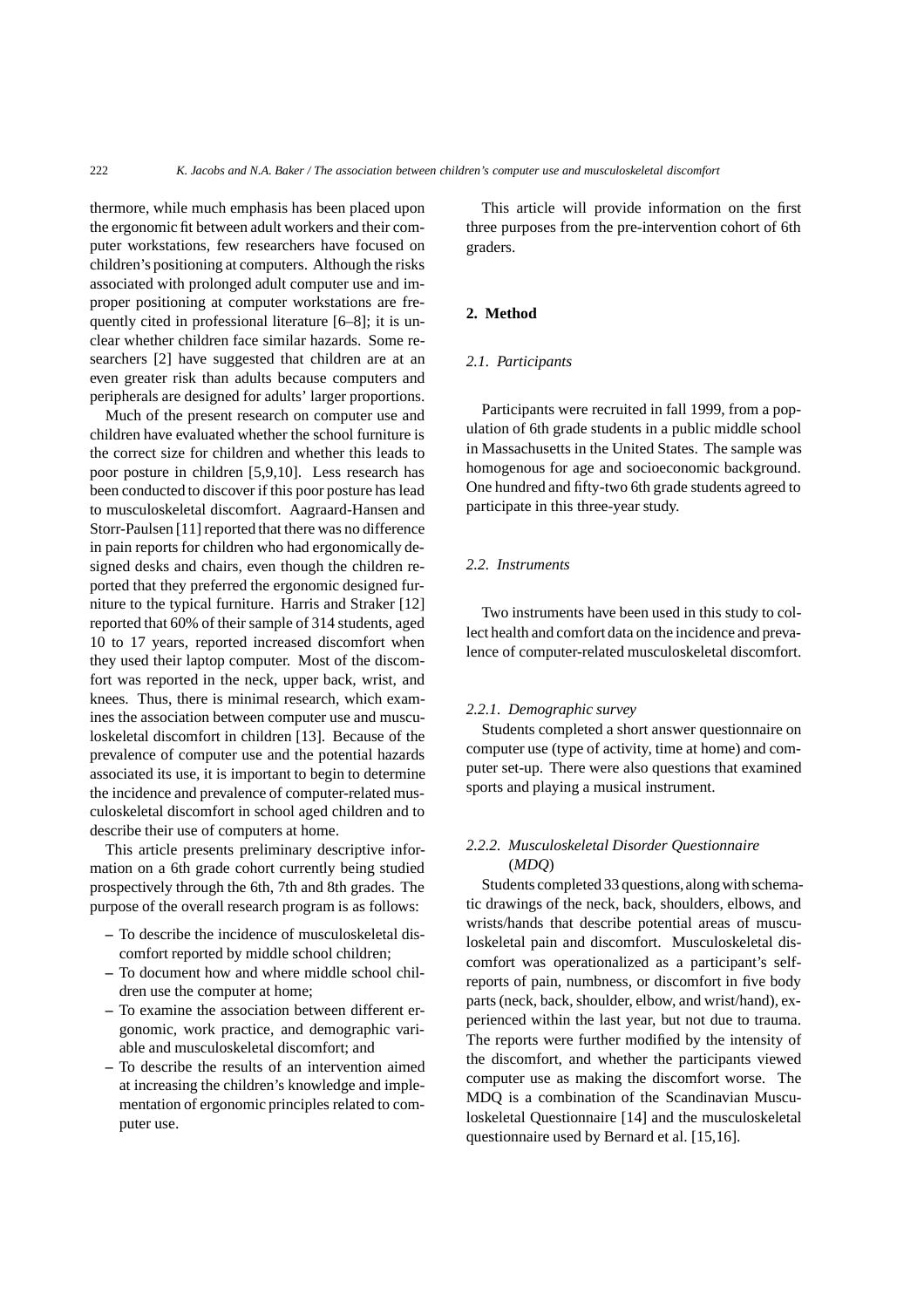| Prevalence of pain reports by body part and the distribution of intensity in those who had pain ( $N = 152$ ) |                  |       |                        |       |                   |         |                        |       |                  |       |                     |       |
|---------------------------------------------------------------------------------------------------------------|------------------|-------|------------------------|-------|-------------------|---------|------------------------|-------|------------------|-------|---------------------|-------|
| Intensity                                                                                                     | Neck $(n = 142)$ |       | Shoulder ( $n = 139$ ) |       | Elbow $(n = 139)$ |         | Wrist/Hand $(n = 139)$ |       | Back $(n = 136)$ |       | Overall $(n = 131)$ |       |
|                                                                                                               | Freq.            | %     | Freq.                  | %     | Freq.             | %       | Freq.                  | %     | Freq.            | %     | Frea.               | %     |
| None                                                                                                          | 93               | 66.4% | 117                    | 84.2% | 127               | 91.3%   | ı 1 1                  | 79.9% | 105              | 75.0% | 55                  | 42.0% |
| Mild                                                                                                          |                  | 3.5%  | 16                     | 1.5%  |                   | 5.0%    | 22                     | 15.8% | 16               | 11.8% | 61                  | 46.6% |
| Moderate                                                                                                      | 27               | 19.0% | 6                      | 4.2%  | 4                 | 2.8%    | $\overline{4}$         | 2.9%  | 12               | 8.8%  | 10                  | 7.6%  |
| Severe                                                                                                        | 15               | 10.6% | 0                      | 0.0%  |                   | $0.0\%$ |                        | 0.0%  |                  | 1.5%  |                     | 3.8%  |

Table 1

| Table 2                                                                          |  |
|----------------------------------------------------------------------------------|--|
| The impact of computer use on individuals who reported discomfort in a body part |  |

|               | Neck $(n=48)$ |       |       | Shoulder $(n = 22)$ |       | Elbow $(n=11)$ |       | Wrist/Hand $(n = 29)$ |       | Back $(n=31)$ |  |
|---------------|---------------|-------|-------|---------------------|-------|----------------|-------|-----------------------|-------|---------------|--|
|               | Freq.         | $\%$  | Frea. | $\%$                | Freq. | $\%$           | Freq. | %                     | Freq. | $\%$          |  |
| Pain got      |               |       |       |                     |       |                |       |                       |       |               |  |
| <b>Better</b> |               | 6.3%  |       | 13.6%               |       | 9.1%           |       | 3.4%                  |       | 3.2%          |  |
| Worse         |               | 35.4% |       | 22.7%               |       | 54.5%          | 15    | 51.7%                 | 13    | 41.9%         |  |
| No different  | 28            | 58.3% | 14    | 63.6%               |       | 36.4%          | 13    | 44.8%                 | 17    | 54.8%         |  |

# *2.3. Procedure*

A convenience sample of 152 6th grade students was recruited to participate in this research. Students were recruited from the daily 45-minute computer classes that are offered over a six-week period throughout the school year. At each change of terms, 6th grade students enrolled in the computer class were recruited. Students were only allowed to participate after informed consent had been received from both the student and parent or legal guardian. After recruitment, the principle investigator (PI) asked the participants to complete a demographic survey and the Musculoskeletal Disorder Questionnaire (MDQ).

## *2.4. Statistical analysis*

The musculoskeletal discomfort scores for each body part were summed to form a score for that body part. These were then combined to form an overall musculoskeletal discomfort score. The higher the score, the greater the discomfort. Many of the questions on the demographic survey were combined to create composite scores. The biomechanical composite score combined "yes/no" questions concerning the computer setup and the participants' reports of awkward postures. The sports composite score added the number of sports that the individual participated in, while the instrument composite score summed the number of instruments the participant played. The number of rooms composite indicates the number of rooms in the participant's house that had a computer in it (choices were living room, computer room, parent's room, other room). The computer activity composite shows the number of activities the participant engaged in while on the computer. From these composites and other variables, simple descriptive statistics were generated. These describe the prevalence of musculoskeletal discomfort in this population. They also provide a sketch of the computer station set up, and the use of the computers by these students in their homes. Pearson's correlation coefficients were used to examine the association between musculoskeletal discomfort and the composite scores, and odds ratios with Mantel-Haenszel test for significance and 95% confidence intervals were used to examine the simple dichotomous demographic variables.

## **3. Results**

# *3.1. Descriptive data*

#### *3.1.1. Musculoskeletal discomfort*

More than half of all students reported musculoskeletal pain in at least one body part (see Table 1). Table 2 provides the frequency of participants who reported that computer use made a body part discomfort worse.

#### *3.1.2. Computer use*

Most participants reported computers in three rooms (95%). One hundred and twenty-seven (88.2%) of participants reported that there was a computer in their parents' room, 108 (75%) of participants reported that there was a computer in their living room, and 106 (73.6%) of participants reported that their was a computer room in their house.

Table 3 reports the frequency of different activities that were done on home computers and the number of different activities students engaged in. Students pri-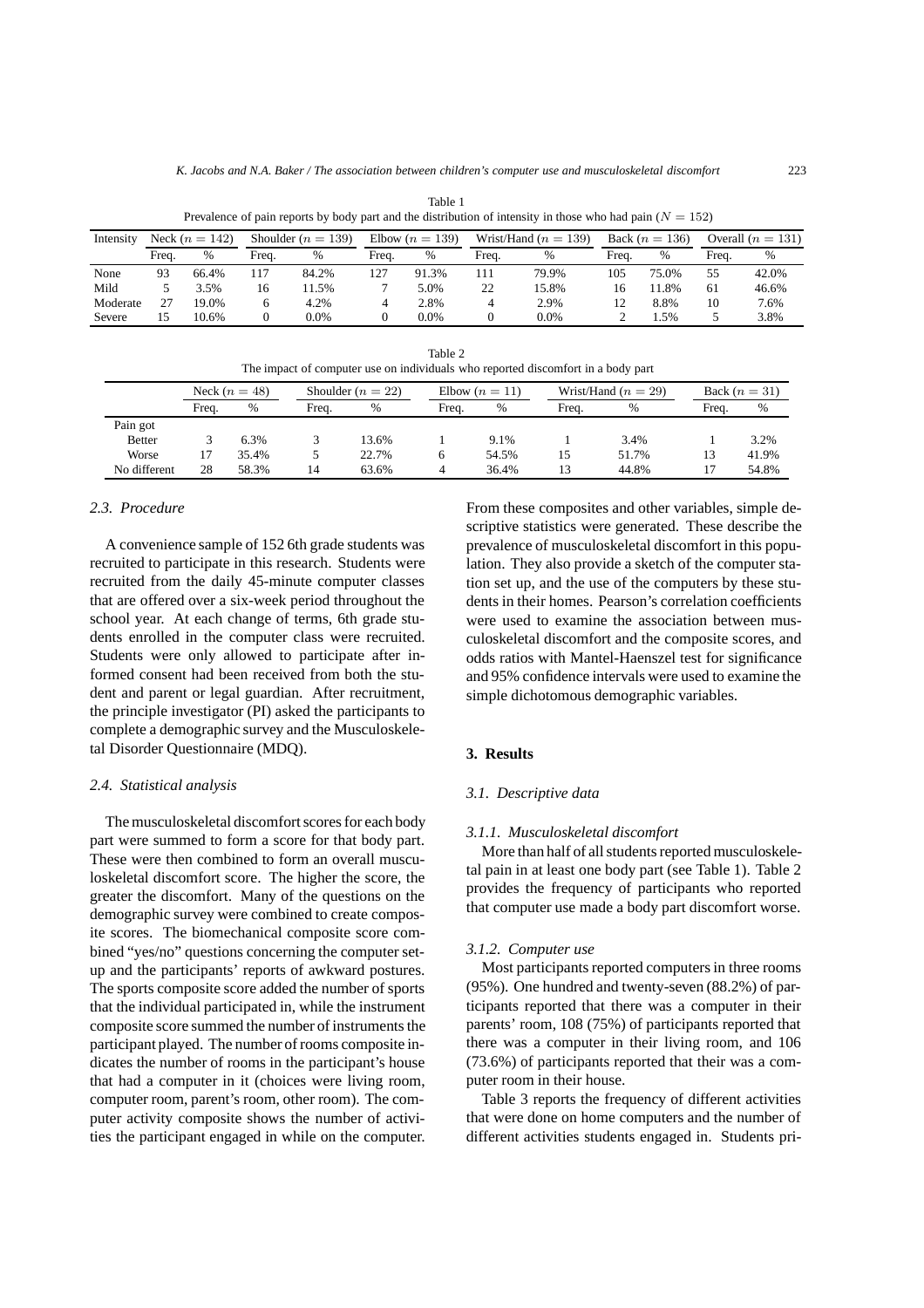|                    | Freq. | $\%$ |
|--------------------|-------|------|
| E-mail to friends  | 96    | 67%  |
| Surfs the Internet | 92    | 64%  |
| Do homework        | 54    | 38%  |
| Word processing    | 107   | 74%  |
| Playing games      | 52    | 36%  |
| Does 1 thing       | 7     | 5%   |
| Does 2 things      | 37    | 27%  |
| Does 3 things      | 65    | 47%  |
| Does 4 things      | 25    | 18%  |
| Does 5 things      | 3     | 2%   |
| Does nothing       | 2     | 1%   |

Table 3 Students activities on the computer

marily played games, sent e-mail, and did word processing activities.

Table 4 provides a list of questions included in the biomechanical composite of the home computer setup and how the students answered these questions. The mean score on the biomechanical composite was 3.28 ( $sd = 1.47$ ). Table 4 also lists how students answered questions concerning touch-typing, parental limitations on computer use,input devices, and whether they played computer games for more than an hour.

Only 50 students (33%) reported that they played one or more instruments. More students played sports, 53 (35%) reported playing one sport, 31 (20%) reported playing 2 or more sports.

Table 5 demonstrates the amount of time that participants reported they spent on the computer.

#### *3.2. Associations*

In general there was very little association between the composite variables and severity of musculoskeletal discomfort in this cohort (see Tables 6 and 7). However, the number of hours spent on the computer showed a moderate, significant association with overall musculoskeletal pain ( $r = 0.19$ ,  $p = 0.05$ ). Two of the dichotomous variables had a borderline significance; the ability to touch type was protective ( $OR = 0.54$ , 95%)  $CI = 0.26-1.10$ , while participants who did not have furniture designed for computer use were 1.89 times more likely to report overall musculoskeletal discomfort (OR = 1.89, 95% CI = 0.94–3.84).

# **4. Discussion**

This data suggests that more than half of these 6th grade children experienced some sort of musculoskeletal discomfort in at least one body part. This pain could be exacerbated by computer use. While the individual reports of discomfort were mostly quite mild, some children experienced moderate to severe discomfort, particularly in the neck. This discomfort did not seem to be associated with participation in sports or with playing an instrument, both activities that have been reported to be associated with musculoskeletal aches and pains.

This data also suggests, that at least for these children, computers are ubiquitous in the home. Most children reported having three computers in the house, and only 5 percent reported they had 2 or less. Children are therefore being exposed to computers and computer use more and more in the home environment. What is disturbing about this report is that the home computer environment often is not set up with ergonomic computer workstation equipment. More than half of the children reported that they did not have furniture specifically designed for the computer. In this sample, students who reported that did not have furniture specifically designed for the computer were 1.89 times more likely to report musculoskeletal discomfort than those who did have specific furniture. These results suggest that like adult users, the physical set-up of the computer workstation may be an important predictor of musculoskeletal discomfort. The students reported poor keyboard and monitor placement, and 86% reported that their heels did not touch the ground during computer use. Proper chair height (i.e., with the heels touching the ground) has often been cited in the adult literature as of prime importance in protecting computer users from musculoskeletal disorders.

These students report that they do a variety of tasks while on the computer. The most popular activities were word processing, surfing on the web and sending/answering e-mails. Most students reported that their parents had placed no strictures on when and how much they could use the computer. In general, these students reported that they usually spent less than an hour at one sitting on the computer, but at least one third spent greater than an hour on the computer at a sitting. Prolonged time on the computer has been reported in the adult literature as one of the more consistent biomechanical variables associated with musculoskeletal discomfort [4]. This association was also present for these students. The more time they spent per sitting on the computer, the greater overall musculoskeletal discomfort they reported.

One interesting finding of this study is that touchtyping may be protective. Individuals who could touch type were 54% less likely to report musculoskeletal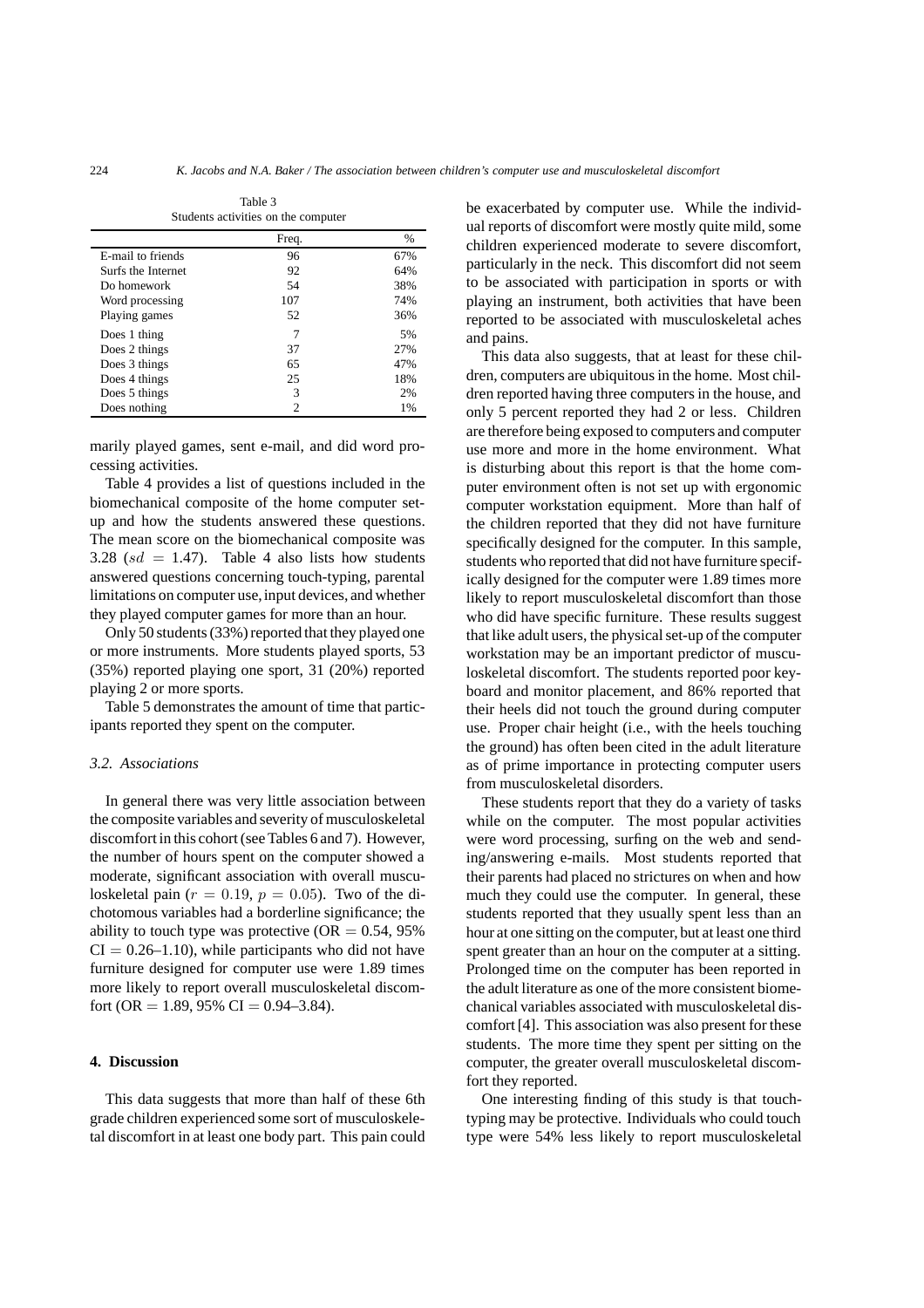Table 4 Frequency of answers to basic biomechanics and other computer use questions

|                                        | Yes      | No        |
|----------------------------------------|----------|-----------|
| Biomechanics composite questions       |          |           |
| User reaches out for keyboard          | 17 (12%) | 121 (88%) |
| Furniture designed for computer use    | 68 (47%) | 78 (53%)  |
| User squints at computer               | 18 (12%) | 127 (88%) |
| Keyboard on same surface as monitor    | 63 (43%) | 82 (57%)  |
| Keyboard on a pull out shelf           | 84 (58%) | 61(42%)   |
| User's heels touch the floor           | 20 (14%) | 123 (86%) |
| Adjustable chair height                | 62(43%)  | 82 (57%)  |
| Monitor is straight ahead of eyes      | 94 (70%) | 41 (30%)  |
| Other questions                        |          |           |
| Uses alternate input devices           | 98 (72%) | 38 (28%)  |
| Parents limit computer use             | 29 (20%) | 115 (80%) |
| User knows how to touch type           | 88 (61%) | 56 (39%)  |
| User plays games for more than an hour | 99 (69%) | 38 (28%)  |

Table 5 Hours spent on the computer per sitting

| Hours             | Freq.       |
|-------------------|-------------|
| $< 1/2$ hours     | 27 (18.8%)  |
| $1/2 - 1$ hr      | 66 (45.8%)  |
| $1 - 1$ $1/2$ hrs | 20 (13.9%)  |
| $11/2-2$ hrs      | $10(6.9\%)$ |
| $> 2$ hrs         | 21 (14.6%)  |

Table 6

Correlations between composite variables and musculoskeletal discomfort

|                                           | r       | р    |
|-------------------------------------------|---------|------|
| <b>Biomechanics</b>                       | 0.04    | 0.70 |
| Number of rooms w/computers               | 0.01    | 0.88 |
| Number of sports played                   | $-0.13$ | 0.15 |
| Number of instruments played              | 0.00    | 0.98 |
| Number of activities done on the computer | $-0.05$ | 0.55 |
| Number of hours spent on the computer     | 0.19    | 0.05 |

discomfort than those who did not know how to touch type. It is possible that students who touch type, position themselves in a better posture during computer tasks, or it is possible that those who touch type finish computer tasks more quickly and therefore spend less time on the computer. Whatever the reason, this is a result that requires further study. However, interestingly, many schools are eliminating touch-typing as a skill to be taught middle and high school students. It is possible that touch typing classes may be an important skill for the computer literate, particularly if these classes were combined with training in computer ergonomics.

These results provide some evidence that students are experiencing musculoskeletal discomfort associated with computer use. They suggest that computer use may be having an impact on the health of young users and that it is important that we not only start training students in proper computer ergonomics, but also that we provide them with ergonomically correct computer workstations both at school and home. This present study provides support to the study by Oates et al. [2], which provided a preliminary ergonomic and postural assessment of computer work settings in American elementary schools.

# **5. Conclusion**

In summary, preliminary data analysis suggests that computer use may be associated with musculoskeletal complaints in a population of middle school aged children. The risk factors associated between musculoskeletal discomfort in children and computer use are very similar to those risk factors being cited in the adult literature [4]. However, there has been much less research on children and computer use, so there has been less impetuous to provide ergonomically correct computer workstations for children at school and home. Although there has been significant concern in recent years on the quality of children's interactions with software and the Internet, there has been almost no discussion on the quality of the physical set-up of the child's computer workstation. It is imperative that children be provided with ergonomically correct computer workstations that are designed specifically for their size and abilities. Without intervention in this area, we may be raising children who are more prone to musculoskeletal disorders because they have had a longer exposure period and also, who have no idea how to protect themselves through the use of ergonomically correct computer workstations.

A great deal of further research is necessary to understand how computers are influencing the health of